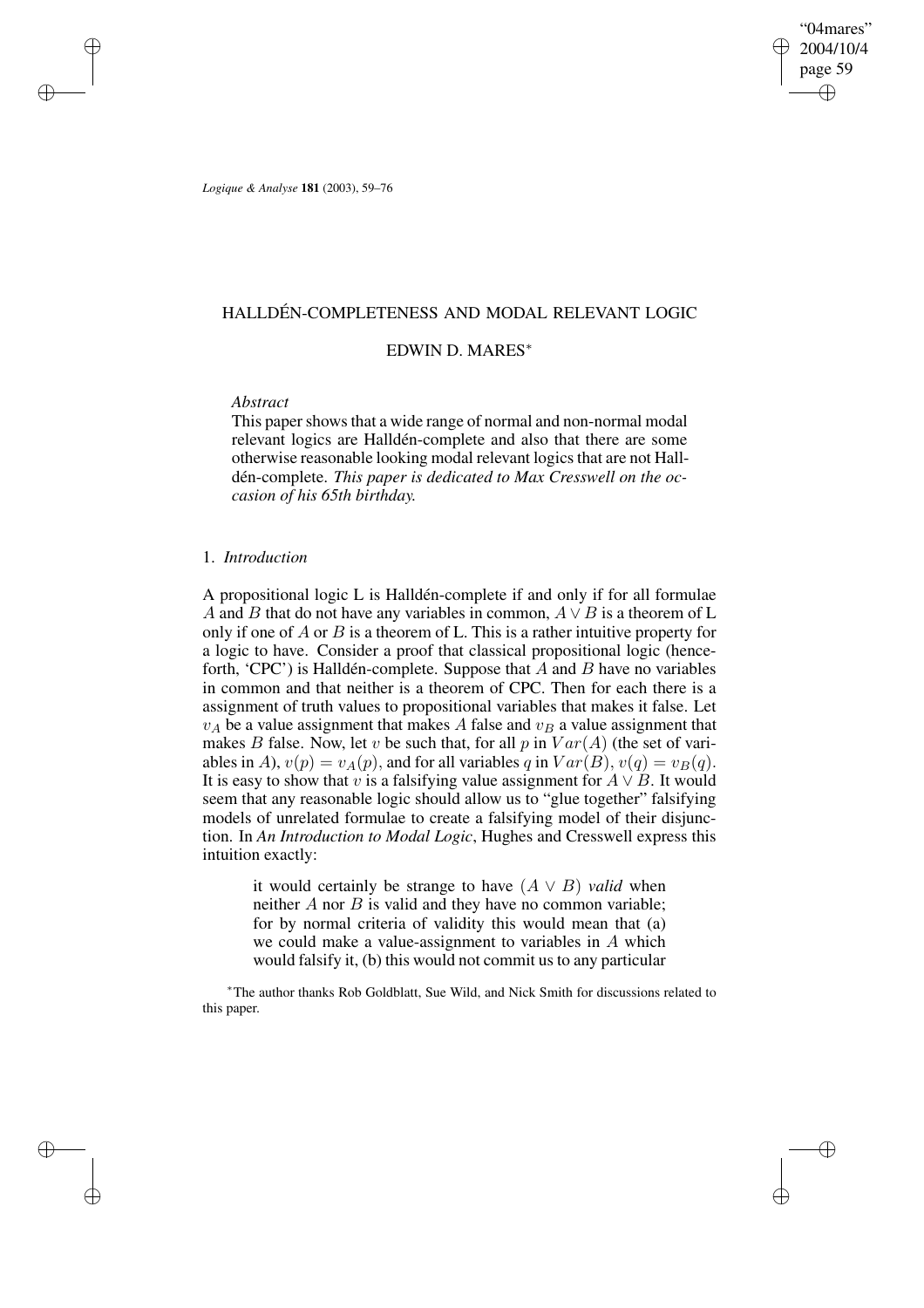## 60 EDWIN D. MARES

"04mares" 2004/10/4 page 60

✐

✐

✐

✐

assignment of values to variables in  $B$ , (c) we could make an assignment which would falsify B, and yet (d) we could not falsify both  $A$  and  $B$  at the same time  $\ldots$  This seems paradoxical at the very least. ([6] p 268)

As Hughes and Cresswell say, this seems paradoxical. But some otherwise quite reasonable modal logics are not Halldén-complete. The logic K is perhaps the most prominent among them. It is a theorem of K that

 $\Diamond(p \vee \sim p) \vee \Box q,$ 

although neither disjunct of this formula is a theorem. It is clear that gluing models for modal logics is more complicated than gluing value assignments for CPC (see [3]). For this reason this intuition is not expressed in *A New Introduction to Modal Logic* [7]. But even when we realise that a favourite modal logic is Halldén-incomplete, the feeling does remain that something is lacking in that logic. In the case of K, as we shall see, it is that its models do not all have enough structure to allow them to be glued together in the right way.

From the point of view of view of relevant logic, there are also syntactic reasons to want a logic to be Halldén-complete. Halldén-completeness closely resembles the relevance property. The relevance property is had by a logic L if and only if for all theorems  $A \rightarrow B$  of L, A and B share at least one variable. We can define an intensional disjunction  $\oplus$  (called "fission") such that  $A \oplus B =_{df} \sim A \rightarrow B$ . Thus, a paraphrase of the definition of the relevance property tells us that  $A \oplus B$  is a theorem of a relevant logic only if  $A$  and  $\overline{B}$  have a variable in common. Thus, the relevance property is a strengthened and intensional form of Halldén-completeness.

Moreover, Halldén-complete logics have a more relevant "feel" than incomplete ones. Suppose that  $A \vee B$  is a theorem of L and A and B do not share any variables. What sort of rationale can be given for the disjunction's being a theorem? If the logic is Halldén-complete, we can say that we can prove one of the disjuncts and then disjoin the other by a rule of disjunction introduction. This is a justification that relevant logicians feel good about. Disjunction introduction, viz.,

$$
\frac{A}{\therefore A \vee B},
$$

✐

✐

✐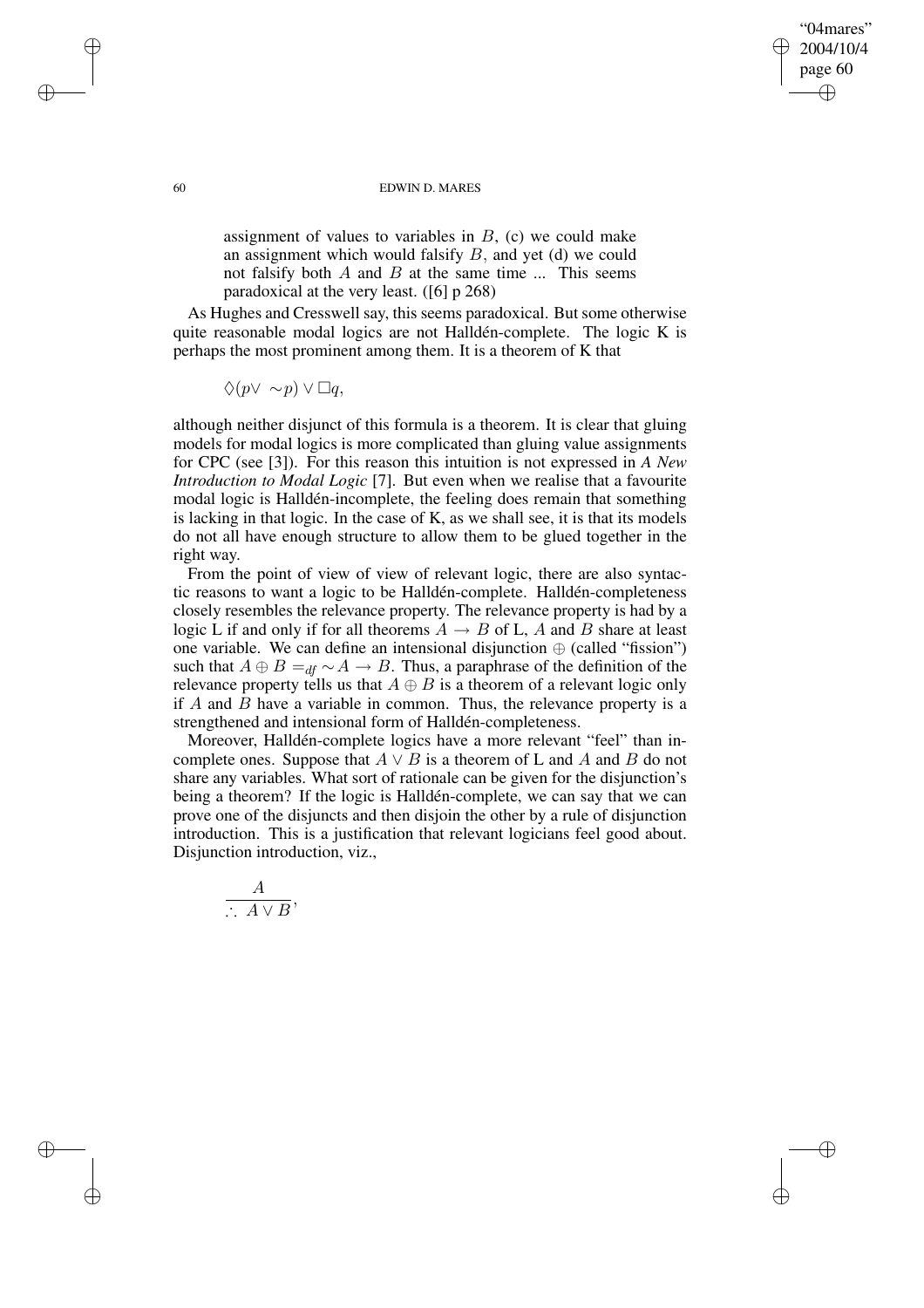is a rule that relevant logicians accept. We think that it follows directly from the meaning of extensional disjunction. If the logic is not Halldén-complete, then we cannot use this justification in every case.<sup>1</sup>

Although relevant logicians should care whether their logics are Halldéncomplete, there are interesting and otherwise reasonable-seeming Halldénincomplete modal relevant logics. Halldén-completeness has never been taken to be a defining feature of relevant logics, so we seem within our rights to label these systems as such.

On the other hand, a very wide range of modal relevant logics are Halldéncomplete. There are relevant logics that resemble the Halldén-complete normal modal logics based on CPC, but there are also non-normal modal relevant logics that are Halldén-complete. There is even a logic that closely resembles the modal logic K that is Halldén-complete.

In this paper we will explore Halldén-completeness in modal relevant logics. The techniques used are generalisations of methods due to Kripke, Meyer, van Benthem, and Humberstone.

# 2. *p-Morphisms*

✐

✐

✐

✐

Some of the results that we prove below are extensions of a theorem by Johan van Benthem and Lloyd Humberstone. Their theorem uses the notion of a psuedo-epimorphism (or 'p-morphism') between frames. Suppose that  $\mathcal{F} = (W, M)$  and  $\mathcal{F}' = (W', M')$  are frames for modal logics.<sup>2</sup> A p*morphism* from  $\mathcal F$  to  $\mathcal F'$  is a function f from W into W' such that the following hold  $([5]$  p 11):<sup>3</sup>

- if Mab, then  $M'f(a)f(b)$ ;
- if  $M'f(a)b$ ,  $\exists x(Max \& b = f(x)).$

<sup>1</sup> It might seem odd that we are saying that Halldén-complete logics are more relevant than Halldén-incomplete logics, since the Halldén-incomplete systems we will look at are generally weaker than many of the Halldén-complete logics that we will examine. I am, however, trying to make a point about the procedures for proving theorems in the logic, not about the nature of the theorems themselves.

For a more protracted and deeper discussion of the virtues of Halldén-completeness from the points of view of CPC, relevant logic, and intuitionist logic see [15].

<sup>2</sup>I use 'M' with and without subscripts throughout this paper for the binary modal accessibility relation.

<sup>3</sup> We can only use the following definition: f is a p-morphism if and only if  $f(a)M'b$  if and only if  $\exists x(aMx \& b = f(x))$ .

*"04mares" 2004/10/4 page 61*

✐

✐

✐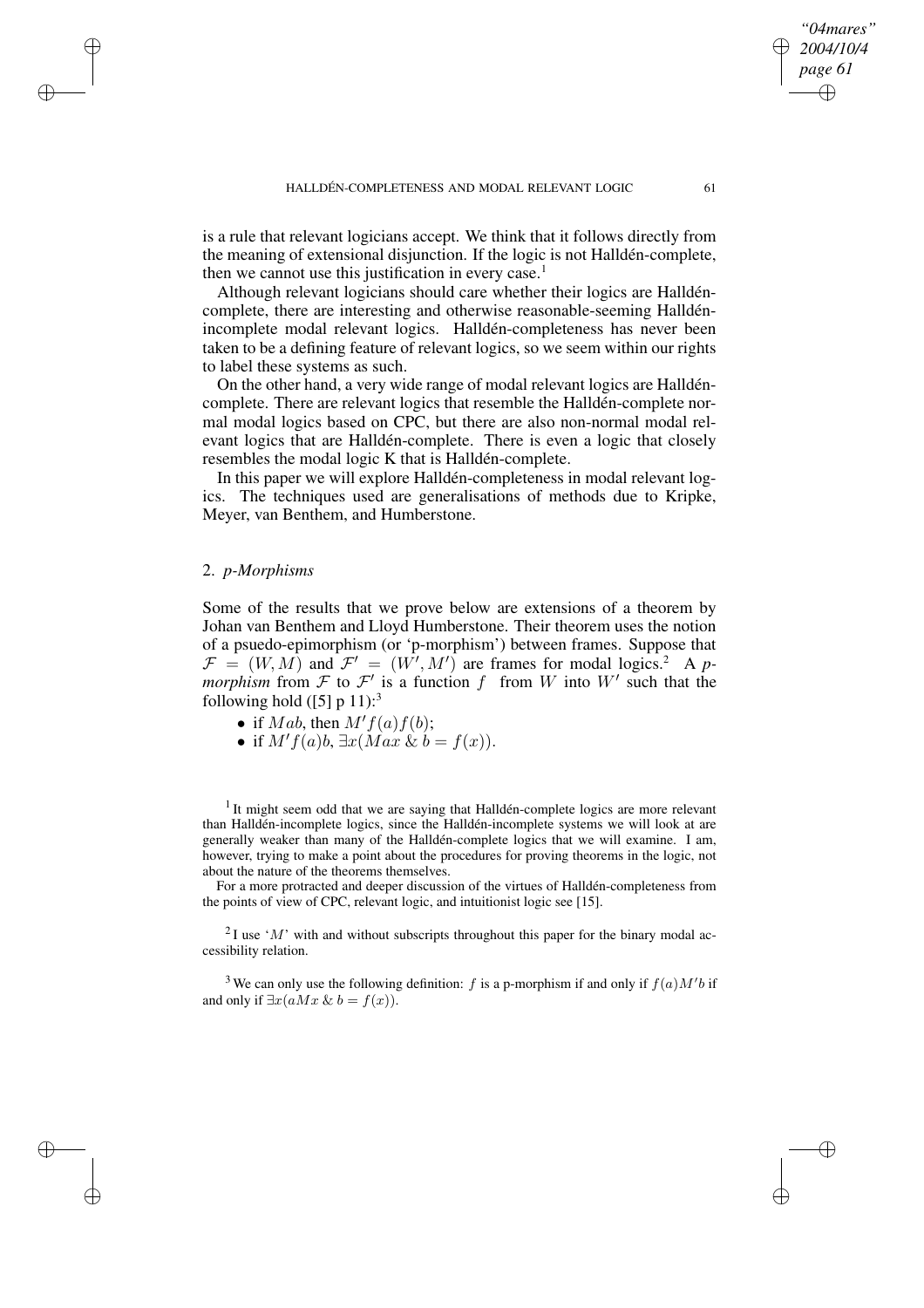✐

#### 62 EDWIN D. MARES

*Definition 1*: *A class of frames* X *is said to be* closed under p-morphic fusion *if* and only *if for* any *two frames*  $\mathcal{F}_1$  *and*  $\mathcal{F}_2$  *in* X *and any worlds a in*  $\mathcal{F}_1$ *and b in*  $\mathcal{F}_2$ *, there is a frame*  $\mathcal{F}_3$  *in* X *and a world c in*  $\mathcal{F}_3$  *such that there is a p*-morphism  $f_1$  *from*  $\mathcal{F}_3$  *to*  $\mathcal{F}_1$  *and a p*-morphism  $f_2$  *from*  $\mathcal{F}_3$  *to*  $\mathcal{F}_2$  *so that*  $f_1(c) = a$  and  $f_2(c) = b$ .  $(\mathcal{F}_3, c)$  *is called a p-morphic fusion of*  $(\mathcal{F}_1, a)$  and  $(\mathcal{F}_2, b)$ *.*  $(\mathcal{F}_1$  *and*  $\mathcal{F}_2$  *are called "projections of*  $\mathcal{F}$ "*.*)

Now we can state the van Benthem-Humberstone theorem:<sup>4</sup>

*Theorem 2*: (van Benthem and Humberstone) *If a class of frames characterising L is closed under p-morphic fusion, then L is Halldén complete.*

Let's go through the proof of this theorem, since we will use it later.

*Proof.* Suppose that a class of frames characterising L is closed under pmorphic fusion and that  $\nvdash_L A$  and  $\nvdash_L B$ , where A and B have no variables in common. Let  $\mathcal{F}_1 = \langle W_1, M_1 \rangle$  be a frame and  $\mathcal{M}_1 = \langle W_1, M_1, v_1 \rangle$ be a model that falsifies A and a a world in  $\mathcal{M}_2$  that makes A false according to  $v_1$ . And let  $\mathcal{F}_2 = \langle W_2, M_2 \rangle$  be a frame and  $\mathcal{M}_2 = \langle W_2, M_2, v_2 \rangle$  be a model that falsifies  $B$  and  $b$  a world in  $\mathcal{M}_2$  that makes  $A$  false according to  $v_2$ . Let  $(\mathcal{F}, d)$  b a p-morphic fusion of  $(F_1, a)$  and  $(\mathcal{F}_2, b)$ , where  $\mathcal{F} = \langle$  $W, M >$  (under functions  $f_1 : W \to W_1$  and  $f_2 : W \to W_2$ ). Let v be a value assignment on F such that for all variables p in A,  $v(p) = \{x \in W :$  $f_1(x) \in v(p)$  and for all variables q in B,  $v(q) = \{x \in W : f_2(x) \in$  $v(q)$ . Let us call  $\lt W, M, v > M$ .

We will prove that that M falsifies  $A \vee B$ . We will do so by showing that  $d \nvDash_v A$  and  $d \nvDash_v B$ .

Let us begin with A. Suppose that C is a formula such that  $Var(C) \subseteq$  $Var(A)$ . We show that for all worlds c in W,  $c \models_v C$  if and only if  $f_1(c) \models_{v_1} C$ .

Case 1. C is a propositional variable. Then  $v(C) = \{x : f_1(x) \in v_1(C)\}.$ Case 2. C is a conjunction, say,  $D \wedge E$ . Follows by the inductive hypothesis and the truth condition for conjunction.

Case 3.  $C = \sim D$ . Follows by the inductive hypothesis and the truth condition for negation.

Case 4.  $C = \Box D$ . Suppose first that  $f_1(c) \models_{v_1} \Box D$ . If there are no worlds accessible from  $f_1(c)$ , then, by definition of a p-morphism, there are no worlds accessible from c. So if  $f_1(c) \models_{v_1} \Box D$  by virtue of there being no worlds accessible from  $f_1(c)$ ,  $c \models_v \Box D$ . So, let d be an arbitrary world such that Mcd. Then, by the definition of a p-morphism,  $Mf_1(c)f_1(d)$ . By

<sup>4</sup> We also use the following definition: A class of frames *characterises a logic* if and only if that logic is both sound and complete over that class of frames.

✐

✐

✐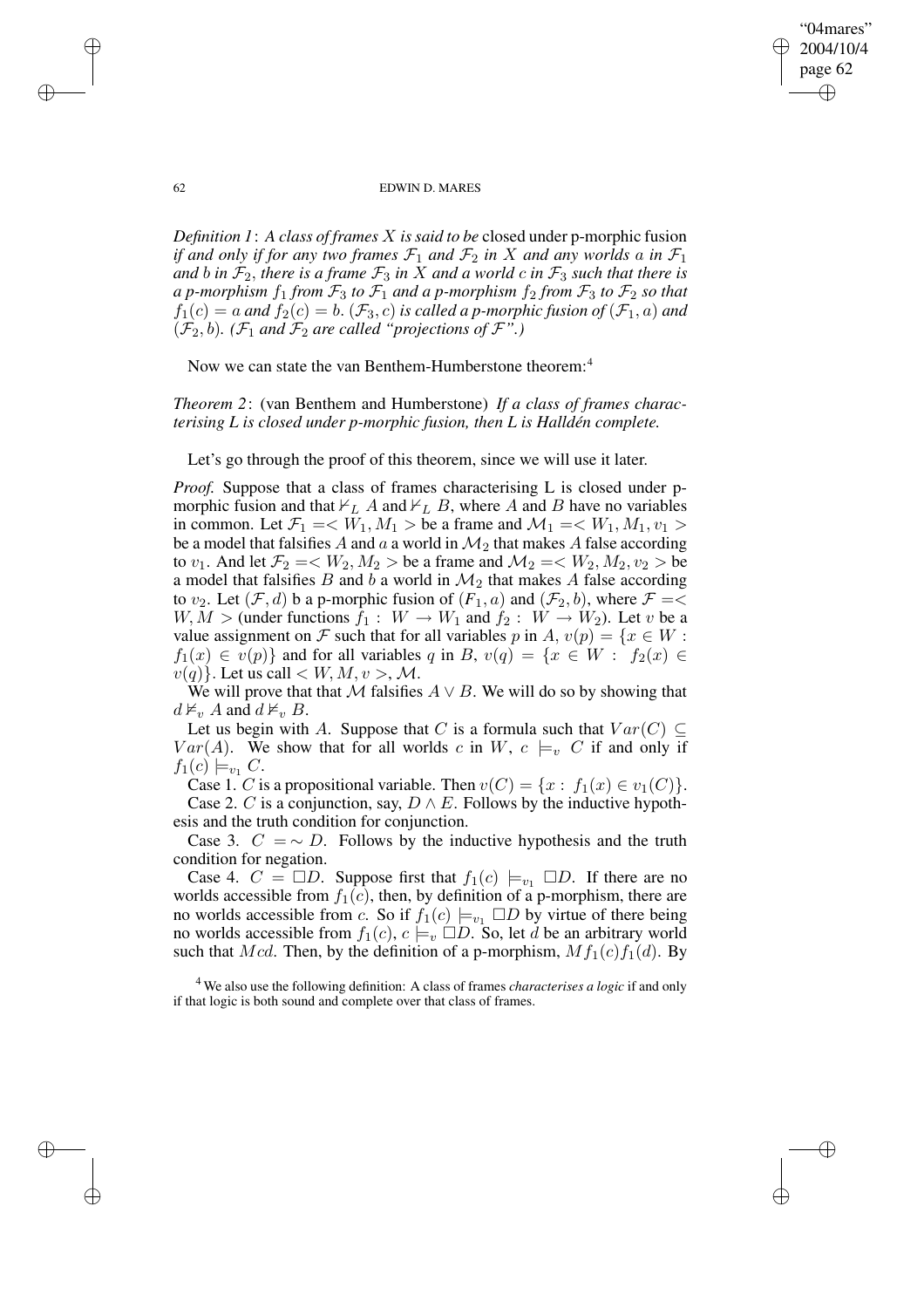the truth condition for necessity,  $f_1(d) \models_{v_1} D$ . By the inductive hypothesis,  $d \models_v D$ . Thus, by the truth condition for necessity,  $c \models_v \Box D$ .

Now suppose that  $c \models_{v} \Box D$ . By the definition of a p-morphism, if there are no worlds accessible from c, then there are no worlds accessible from  $f_1(c)$ . So, let e' be an arbitrary world such that  $M_1 f_1(c)e'$ . We show that  $e' \models_{v_1} D$ . By the definition of a p-morphism, there is a world e in W such that  $\overline{M}$ ce and  $f_1(e) = e'$ . By the truth condition for necessity,  $e \models_v D$ . By the inductive hypothesis,  $e' \models_{v_1} D$ . Thus, by the truth condition for necessity,  $f_1(c) \models_{v_1} \Box D$ .

The argument with regard to B and  $\mathcal{F}_2$  is similar.

✐

✐

✐

✐

Now consider A and B. Recall that  $a \nvDash_{v_1} A$  and  $b \nvDash_{v_2} B$ . Since  $f_1(a) = d$ and  $f_2(b) = d$ ,  $d \nvDash_v A$  and  $d \nvDash_v B$ . Thus,  $d \nvDash_{v_1} A \vee B$  and so  $A \vee B$  is not valid and L is Halldén-complete.

The van Benthem-Humberstone theorem generalises an idea that Kripke uses in [8] to prove the Halldén-completeness of some normal modal logics. Kripke, in effect, shows that the frames that characterise these logics are closed under p-morphic fusion by showing that they are closed under *products*. The product of two frames  $\mathcal{F}_1 = \langle W_1, M_1 \rangle$  and  $\mathcal{F}_2 = \langle W_2, M_2 \rangle$ is a frame  $\mathcal{F} = \langle W, M \rangle$  such that

•  $W = W_1 \times W_2 = \{(a, b): a \in W_1 \& b \in W_2\};$ 

•  $M = M_1 \otimes M_2 = \{((a_1, a_2), (b_1, b_2)) : M_1a_1b_1 \& M_2a_2b_2\}.$ 

We then define a function  $f_1$  from W to  $W_1$  such that  $f_1((a_1, a_2)) = a_1$  and a function  $f_2$  from W to  $W_2$  such that  $f_2((a_1, a_2)) = a_2$ . When we have a class of serial frames closed under direct products, our functions  $f_1$  and  $f_2$ thus defined are p-morphisms.

But when we do not have seriality the mere closure of a class of frames under products does not guarantee that we have closure under p-morphic fusion. For consider the logic K. Its frames form a class that is closed under products, but the Kripke construction will not always yield p-morphisms between a product and the frames of which it is the product. Take two frames,  $\mathcal{F}_1$  and  $\mathcal{F}_2$ . Also suppose that there is a world a in  $W_1$  such that  $M_1aa$  and a world  $b$  in  $W_2$  that does not have any worlds accessible from it. Then, in the product of these two frames we get the world  $(a, b)$  which has no worlds accessible from it. Then the function  $f_1$  is not a p-morphism, for it does not satisfy the condition that if  $M_1f_1((a, b))a$ , then  $\exists x(M(a, b)x \& a = f_1(x))$ . In fact, as we said in the introduction above, K is not Halldén-complete, and so by van Benthem and Humberstone's theorem, we will not always be able to find any other p-morphism between two frames and their product.

In what follows, we will introduce a class of modal relevant logics and their semantics. We will show that we can characterise an interesting class of these logics by sets of "completely serial" frames. We will then generalise the van Benthem-Humberstone theorem to show that these logics are

"04mares" 2004/10/4 page 63

✐

✐

✐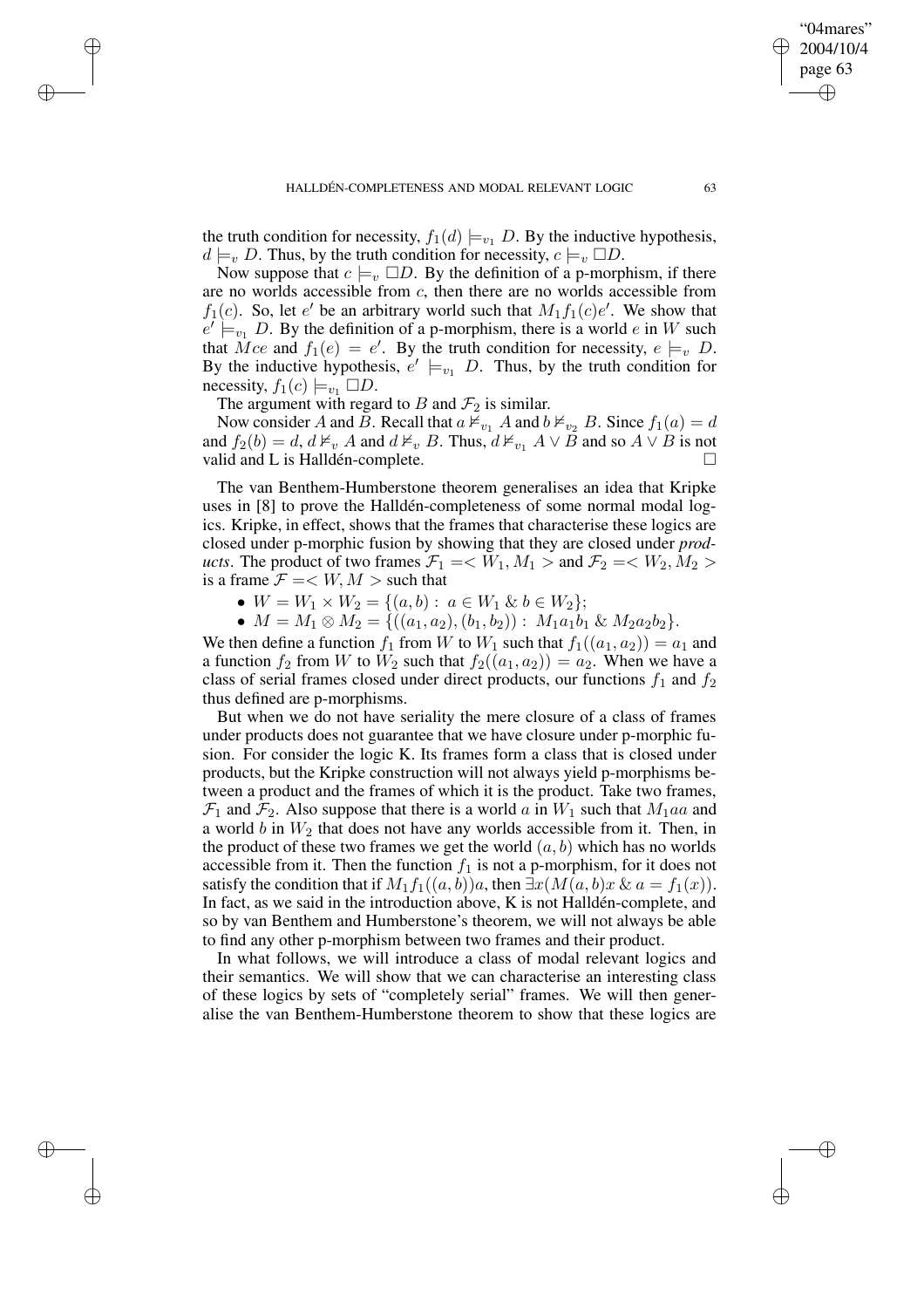"04mares" 2004/10/4 page 64 ✐ ✐

 $\bigoplus$ 

✐

## 64 EDWIN D. MARES

Halldén-complete. We will also look at two logics which are not Halldéncomplete. As we said in the introduction above, we will see that there are some interesting ways in which relevant logics are similar to classicallybased modal logics in this regard, but some very interesting ways in which they are different.

# 3. *The Logic RC*

It is time for us to introduce the logics that are the central topic of this paper. They are modal extensions of the relevant logic  $R -$  Anderson and Belnap's logic of relevant implication. The language includes propositional variables p, q, ..., the unary connectives  $\sim$  and  $\Box$ , the binary connectives  $\land$  and  $\rightarrow$ , and parentheses. The usual formation rules apply.

We also use the following defined connectives:

$$
A \lor B =_{df} \sim (\sim A \land \sim B)
$$
  

$$
A \supset B =_{df} \sim A \lor B
$$
  

$$
\Diamond A =_{df} \sim \Box \sim A
$$

Our base logic is André Fuhrmann's system, RC [4]. The following are its axiom schemes and rules:

(1) 
$$
A \rightarrow A
$$
  
\n(2)  $(B \rightarrow C) \rightarrow ((A \rightarrow B) \rightarrow (A \rightarrow C))$   
\n(3)  $(A \rightarrow (B \rightarrow C)) \rightarrow (B \rightarrow (A \rightarrow C))$   
\n(4)  $(A \rightarrow (A \rightarrow B)) \rightarrow (A \rightarrow B)$   
\n(5)  $(A \land B) \rightarrow A$   
\n(6)  $(A \land B) \rightarrow B$   
\n(7)  $((A \rightarrow B) \land (A \rightarrow C)) \rightarrow (A \rightarrow (B \land C))$   
\n(8)  $((A \rightarrow C) \land (B \rightarrow C)) \rightarrow ((A \lor B) \rightarrow C)$   
\n(9)  $A \rightarrow (A \lor B)$   
\n(10)  $A \rightarrow (B \lor A)$   
\n(11)  $(A \land (B \lor C)) \rightarrow ((A \land B) \lor (B \land C))$   
\n(12)  $(A \rightarrow \sim A) \rightarrow \sim A$   
\n(13)  $A \leftrightarrow \sim \sim A$   
\n(14)  $(A \rightarrow \sim B) \rightarrow (B \rightarrow \sim A)$   
\n(15)  $(\Box A \land \Box B) \rightarrow \Box (A \land B)$ 

✐

✐

✐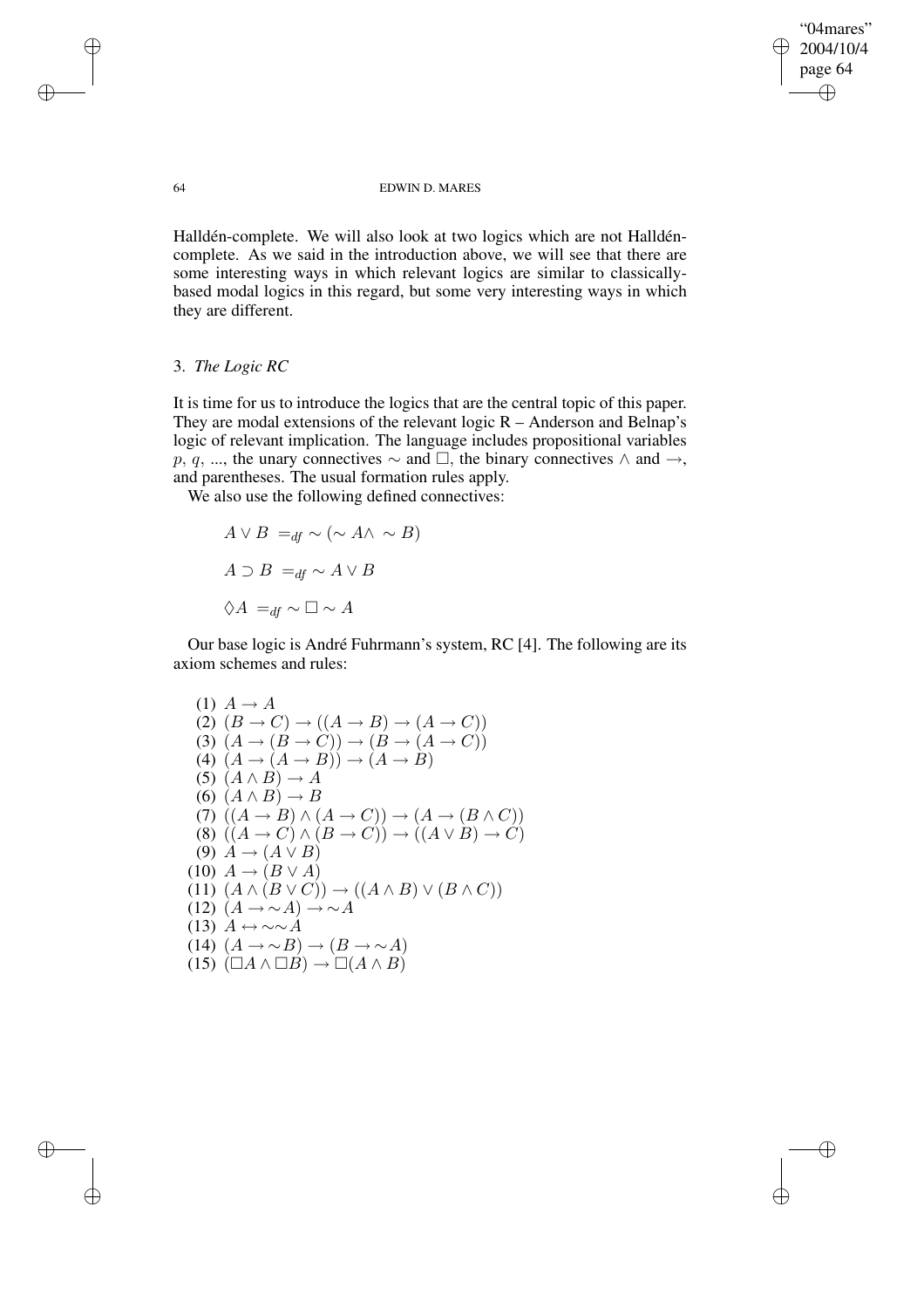$\bigoplus$ 

✐

*Rules*

✐

✐

✐

✐

$$
\frac{\vdash A \to B}{\vdash A} \quad (\text{MP})
$$
\n
$$
\frac{\vdash A}{\vdash B} \quad (\text{MP})
$$
\n
$$
\frac{\vdash A}{\vdash A \land B} \quad (\text{Adjunction})
$$
\n
$$
\frac{\vdash A \to B}{\vdash \Box A \to \Box B} \quad (\text{RM} \to)
$$

We will need the following lemma:

*Lemma* 3:  $\vdash_{BC} (A \rightarrow B) \rightarrow (\sim A \vee B)$ 

Here is a brief sketch of a proof of this lemma:

1.  $\sim$ ( ∼A ∨ B) → ( ∼∼A $\land$  ∼B) def ∼, fiddling 2.  $(\sim \sim A \land \sim B) \rightarrow \sim B$  axiom 6 3.  $(A \rightarrow B) \rightarrow (\sim B \rightarrow \sim A)$ <br>
4.  $\sim A \rightarrow (\sim A \vee B)$ <br>
axiom 9 4.  $∼ A \rightarrow (∼ A ∨ B)$ 5.  $(A \rightarrow B) \rightarrow (\sim B \rightarrow (\sim A \vee B))$  3,4, transitivity of  $\rightarrow$ 6.  $(A \rightarrow B) \rightarrow ( (\sim \sim A \land \sim B) \rightarrow (\sim A \lor B))$  2,5, transitivity of  $\rightarrow$ 7.  $(A \rightarrow B) \rightarrow (\sim(A \vee B) \rightarrow (\sim A \vee B))$  1,6, transitivity of  $\rightarrow$ 8.  $(\sim (\sim A \vee B) \rightarrow (\sim A \vee B)) \rightarrow (\sim A \vee B)$  axiom 12, fiddling 9.  $(A \rightarrow B) \rightarrow (\sim A \lor B)$  7,8, transitivity of  $\rightarrow$ 

# 4. *Routley-Meyer Semantics*

An *RC-frame* is a structure of the form  $\mathcal{F} = \langle K, 0, R, M, * \rangle$ , where K is a non-empty set,  $0$  is a non-empty subset of  $K$ ,  $R$  is a ternary relation on K, M is a binary relation on K, and  $*$  is an operator on K such that the following definitions and conditions hold:

- $a \leq b =_{df} \exists x (x \in 0 \&\ R x a b);$
- if Rabc, then  $Rbac$ ;
- if  $\exists x (Rabx \& Rxcd)$ , then  $\exists x (Racx \& Rxbd)$ ;
- Raaa;
- if  $Rabc$ , then  $Rac^*b^*$ ;
- if  $Rbcd$  and  $a \leq b$ , then  $Racd$ ;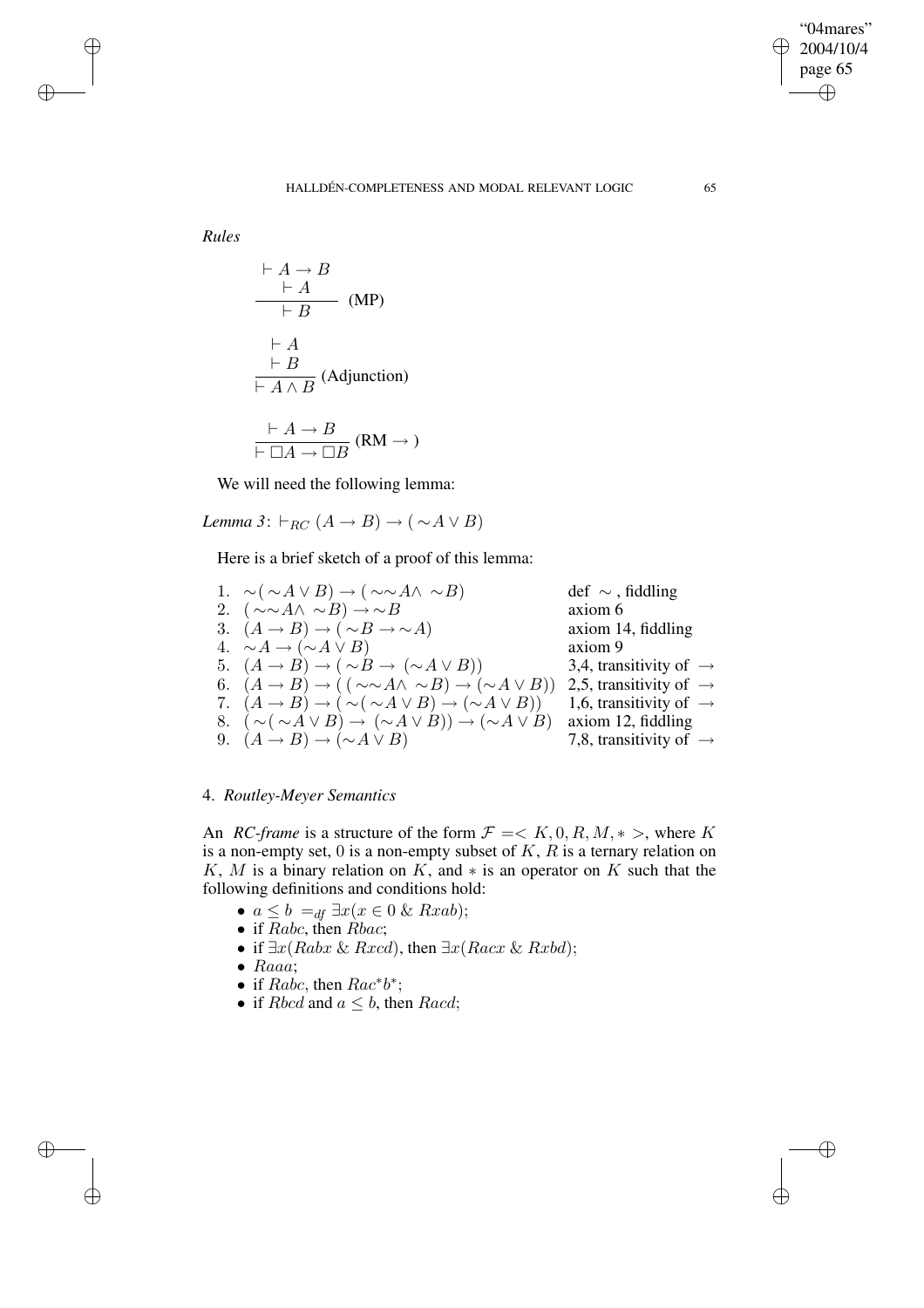"04mares" 2004/10/4 page 66 ✐ ✐

✐

✐

66 EDWIN D. MARES

- $a^{**} = a;$
- if  $a \leq b$ , then  $b^* \leq a^*$ ;
- if Mbc and  $a \leq b$ , then Mac.

We refer to this last condition as the "transmission" postulate. We need it to make hereditariness hold on frames. That is, it is required to show that if  $a \models_v A$  and  $a \leq b$ , then  $b \models_v A$  for every formula A.

An *RC-model* is a structure  $M = < K, 0, R, M, *, v >$ , where  $< K, 0, R$ ,  $M, * >$  is an RC-frame and v is a function from propositional variables to subsets of  $K$  such that for all worlds  $a$  and  $b$  in  $K$  and all propositional variables p,

if 
$$
a \in v(p)
$$
 and  $a \leq b$ , then  $b \in v(p)$ .

Each value assignment, v, determines an interpretation relation  $\models_v$  on  $K\times$ *Wff* such that

- (1)  $a \models_v p$  if and only if  $a \in v(p)$ ;
- (2)  $a \models_v A \land B$  if and only if  $a \models_v A$  and  $a \models_v B$ ;
- (3)  $a \models_v \sim A$  if and only if  $a^* \nvDash_v A$ ;
- (4)  $a \models_v A \to B$  if and only if  $\forall x \forall y ((Raxy \& x \models_v A) \Rightarrow y \models_v B);$ (5)  $a \models_v \Box A$  if and only if  $\forall x (Max \Rightarrow x \models_v A)$ .
- We say that a formula A is valid on  $\mathcal{M} = \langle K, 0, R, M, *, v \rangle$  if and only if for every world  $a \in 0$ ,  $a \models_{v} A$ . A is said to be RC-valid if and only if it is valid on every RC-model.

We can characterise other modal relevant logics by restricting the class of frames so that they all obey certain principles. Here is a list from [4] of schemes and the semantic principles correlated with them:

|             | Name Scheme                               | Postulate                                              |
|-------------|-------------------------------------------|--------------------------------------------------------|
|             | $\square(A \rightarrow B)$                | $\exists x (Rabx \& Mxc)$                              |
|             | $\rightarrow (\Box A \rightarrow \Box B)$ | $\Rightarrow \exists x \exists y (Max \& Mby \& Rxyc)$ |
| D           | $\Box A \rightarrow \Diamond A$           | $\exists x (Max \& Ma^*x^*)$                           |
| $\mathbf T$ | $\Box A \rightarrow A$                    | Maa                                                    |
| 4           | $ A \rightarrow  $                        | $(Mab \& Mbc) \Rightarrow Mac$                         |
| B           | $A \rightarrow \perp \vee A$              | $Mab \Rightarrow Mb^*a^*$                              |
|             |                                           | $(Ma^*c \& Mab) \Rightarrow Mb^*c$                     |

(N) 
$$
\frac{\vdash A}{\therefore \vdash \Box A}
$$
  $(a \in 0 \& \; Mab) \Rightarrow b \in 0.$ 

✐

✐

✐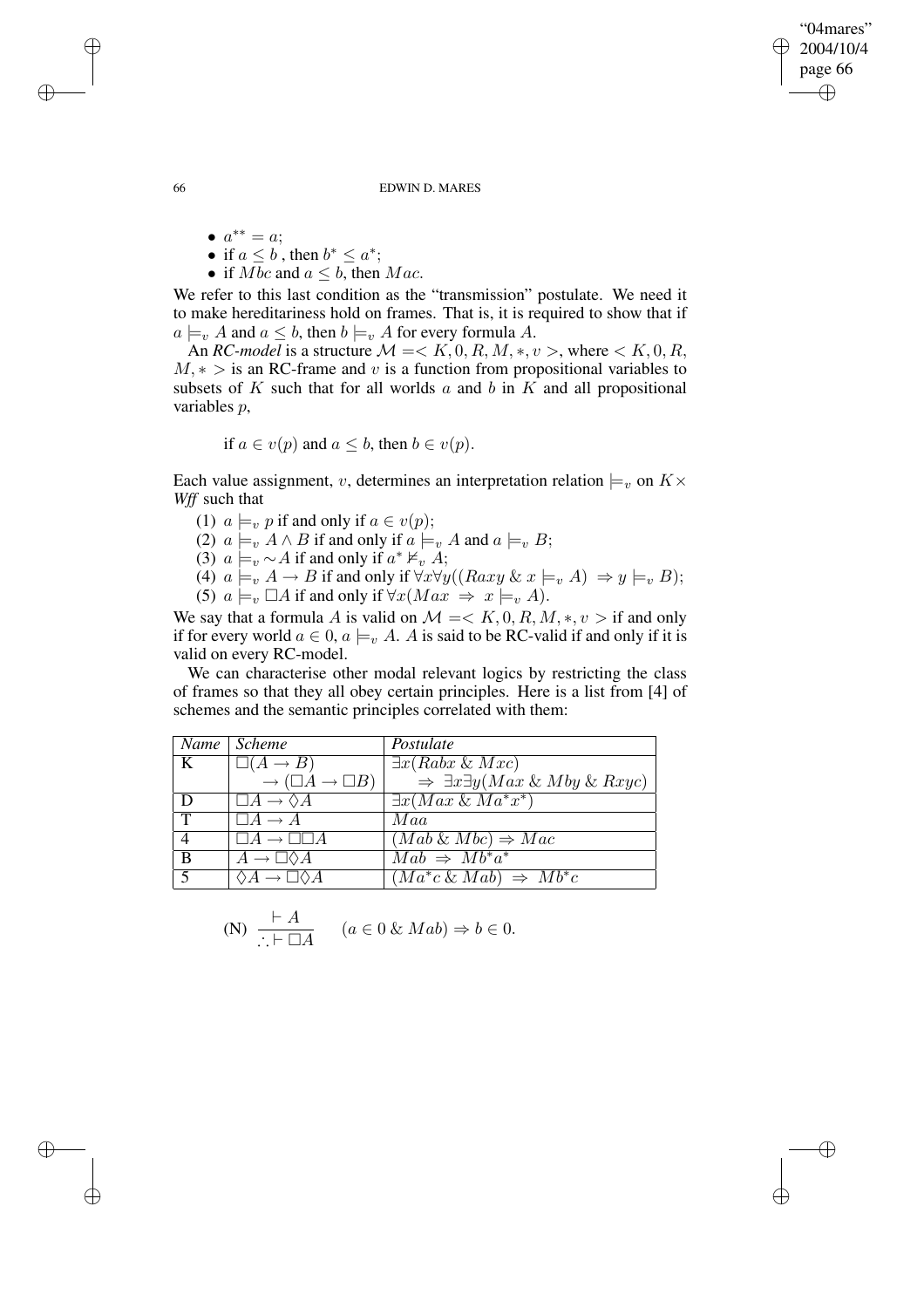We call all of the logics that can be constructed from RC and the addition of some or all of the schemes of this list, *Meyer-Fuhrmann logics*. 5

## 5. *rp-Morphisms*

✐

✐

✐

✐

In order to adapt the van Benthem-Humberstone theorem to modal relevant logics, we need the following definitions:

*Definition* 4: (rp-morphism) *If*  $\mathcal{F} = \langle K, 0, R, M, * \rangle$  and  $\mathcal{F}' = \langle K', 0', K \rangle$  $R^{\prime}, M^{\prime}, *^{\prime} >$  are RC-frames, then a relevant p-morphism (rp-morphism) is a *function from*  $K$  *onto*  $K'$  *such that the following conditions hold:*  $(1)$   $a \in \{0\}$ *if* and only if  $f(a) \in 0'$ ; (2) if Rabc, then  $R'f(a)f(b)f(c);$  (3) if  $R'f(a)bc$ ,  $\exists x \exists y (Raxy \& b = f(x) \& c = f(y));$  *(4) if Mab, then Mf(a)f(b);(5) if*  $M'f(a)b$ ,  $\exists x(Max \& b = f(x));$   $(6) f(a^*) = (f(a))^*'.$ 

*Definition* 5: (rp-morphic fusion) If  $\mathcal{F}_1$  and  $\mathcal{F}_2$  are RC-frames and a is a *world* in  $\mathcal{F}_1$  *and b is a world* in  $\mathcal{F}_2$ , *then*  $(\mathcal{F}, c)$  *is an rp-morphic fusion of*  $(\mathcal{F}_1, a)$  *and*  $(\mathcal{F}_2, b)$  *if and only if*  $\mathcal F$  *is an RC-frame, c is a world in*  $\mathcal F$ *, and there are rp-morphisms*  $f_1$  *from*  $\mathcal F$  *to*  $\mathcal F_1$  *and*  $f_2$  *from*  $\mathcal F$  *to*  $\mathcal F_2$  *such that*  $f_1(a) = c$  *and*  $f_2(b) = c$ .

We now prove a relevant version of the van Benthem-Humberstone theorem:

*Theorem 6*: *If a logic L is characterised by a class of RC-frames closed under rp-morphic fusion, then L is Halldén-complete.*

*Proof.* Let L be some logic characterised by a class of RC-frames closed under rp-morphic fusion. Suppose that  $\nvdash_L A$  and  $\nvdash_L B$ , where A and B do not share any variables. Also suppose that  $\mathcal{F}_1$  (=<  $K_1, 0_1, R_1, M_1, *_1 >$ ) and  $\mathcal{F}_2$  (=<  $K_2$ ,  $0_2$ ,  $R_2$ ,  $M_2$ ,  $*_2$  >) are frames in this class and worlds  $a_1 \in$  $K_1$  and  $a_2 \in \overline{K_2}$  are such that  $a_1 \nvDash_{v_1} A$  and  $a_2 \nvDash_{v_2} B$ . Let  $(\mathcal{F}, a)$  be an rp-morphic fusion of  $(\mathcal{F}_1, a_1)$  and  $(\mathcal{F}_2, a_2)$  where  $\mathcal{F} = \langle K, 0, R, M, * \rangle$ and  $a \in K$ . Suppose also that  $f_1$  is an rp-morphism from  $\mathcal F$  to  $\mathcal F_1$  and  $f_2$ is an rp-morphism from  $\mathcal F$  to  $\mathcal F_2$ . We construct a value assignment v on  $\mathcal F$ such that for all  $p \in Var(A)$ ,  $v(p) = \{x \in K : f_1(x) \in v_1(p)\}$ , and for all  $q \in Var(B), v(q) = \{x \in K : f_2(x) \in v_2(q)\}.$ 

<sup>5</sup> Meyer's name is prefixed here since he is the first one to formulate one of these logics, i.e.,  $RC + N + K + T + 4 = NR$ .

"04mares" 2004/10/4 page 67

✐

✐

✐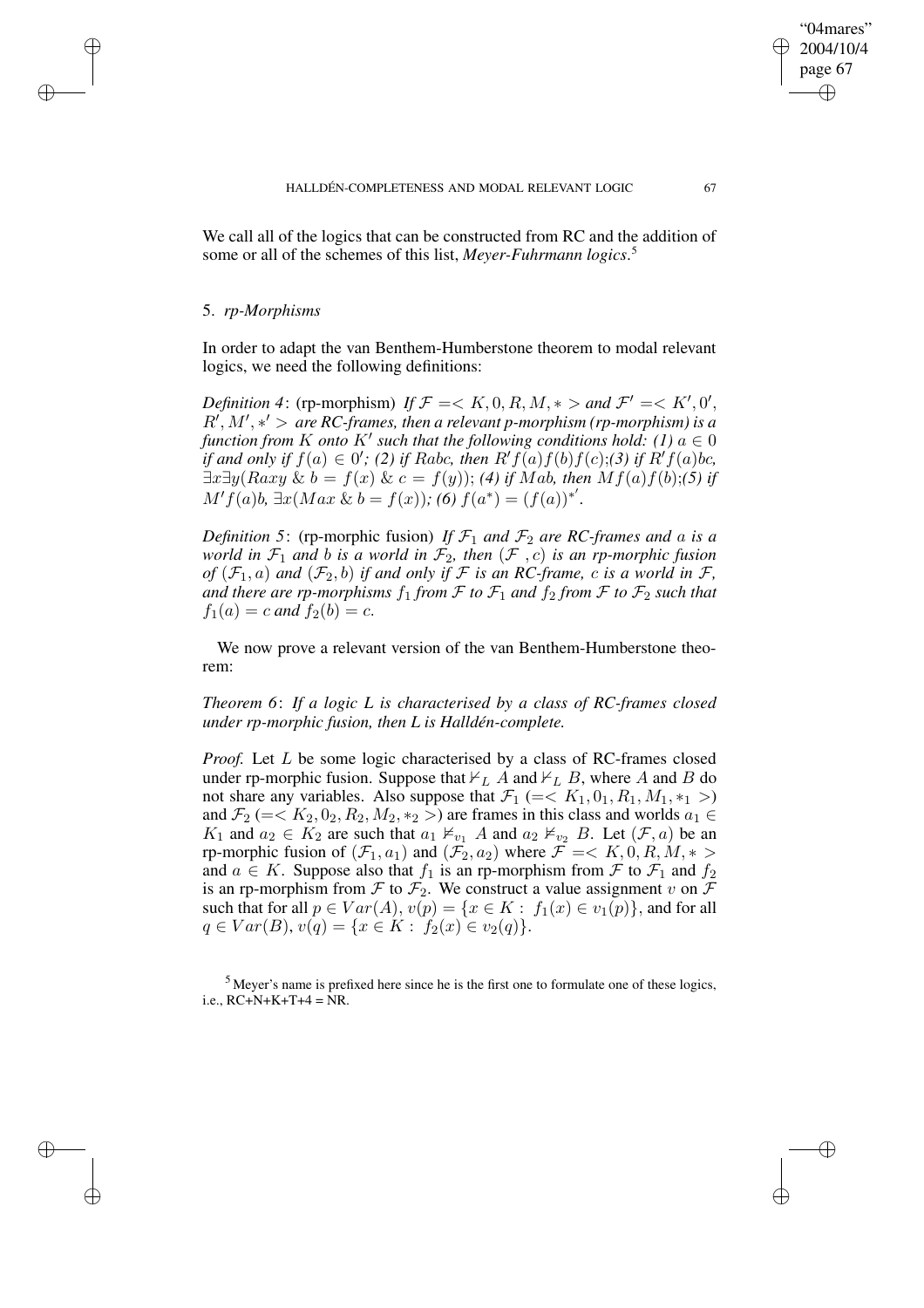✐

#### 68 EDWIN D. MARES

We show that for arbitrary worlds  $b_1$  in  $\mathcal{F}_1$  and for all formulae C such that  $Var(C) \subseteq Var(A)$ ,

 $b_1 \models_{v_1} C$  if and only if  $b \models_v C$ ,

where  $f_1(b) = b_1$  and for all D such that  $Var(D) \subseteq Var(B)$  and  $b_2$  in  $\mathcal{F}_2$ ,

 $b_2 \models_{v_2} D$  if and only if  $b' \models_v D$ ,

where  $f_2(b') = b_2$ . We prove this by an induction on the length of formulae. The proof is the same as for the van Benthem-Humberstone theorem, except for the following cases.

The negation case. Suppose that  $C = \sim E$ . By the truth condition for negation,

 $f_1(b) \models_{v_1} \sim E$  if and only if  $f_1(b)^{*_1} \nvDash_{v_1} E$ .

By clause 6 in the definition of an rp-morphism,  $f_1(b)^{*_1} = f_1(b^*)$ . So,

 $f_1(b) \models_{v_1} \sim E$  if and only if  $f_1(b^*) \nvDash_{v_1} E$ .

By the inductive hypothesis,

 $f_1(b^*) \nvDash_{v_1} E$  if and only if  $b^* \nvDash_v E$ .

By the truth condition for negation,

 $b \models_v \sim E$  if and only if  $b^* \nvDash_v E$ .

Therefore,

$$
f_1(b) \models_{v_1} \sim E
$$
 if and only if  $b \models_v \sim E$ ,

i.e.,

✐

✐

 $b_1 \models_{v_1} \sim E$  if and only if  $b \models_{v} \sim E$ .

The implication case. Suppose that  $C = E \rightarrow F$ . Suppose first that  $b \models_v E \to F$ . Suppose also that  $R_1 f_1(b)c'd'$  and  $c' \models_{v_1} E$ . We show that  $d' \models_{v_1} F$ . By clause 3 of the definition of an rp-morphism, there are worlds c and d such that  $f_1(c) = c'$ ,  $f_1(d) = d'$  and Rbcd. By the inductive hypothesis,

 $c \models_{v} E$ .

✐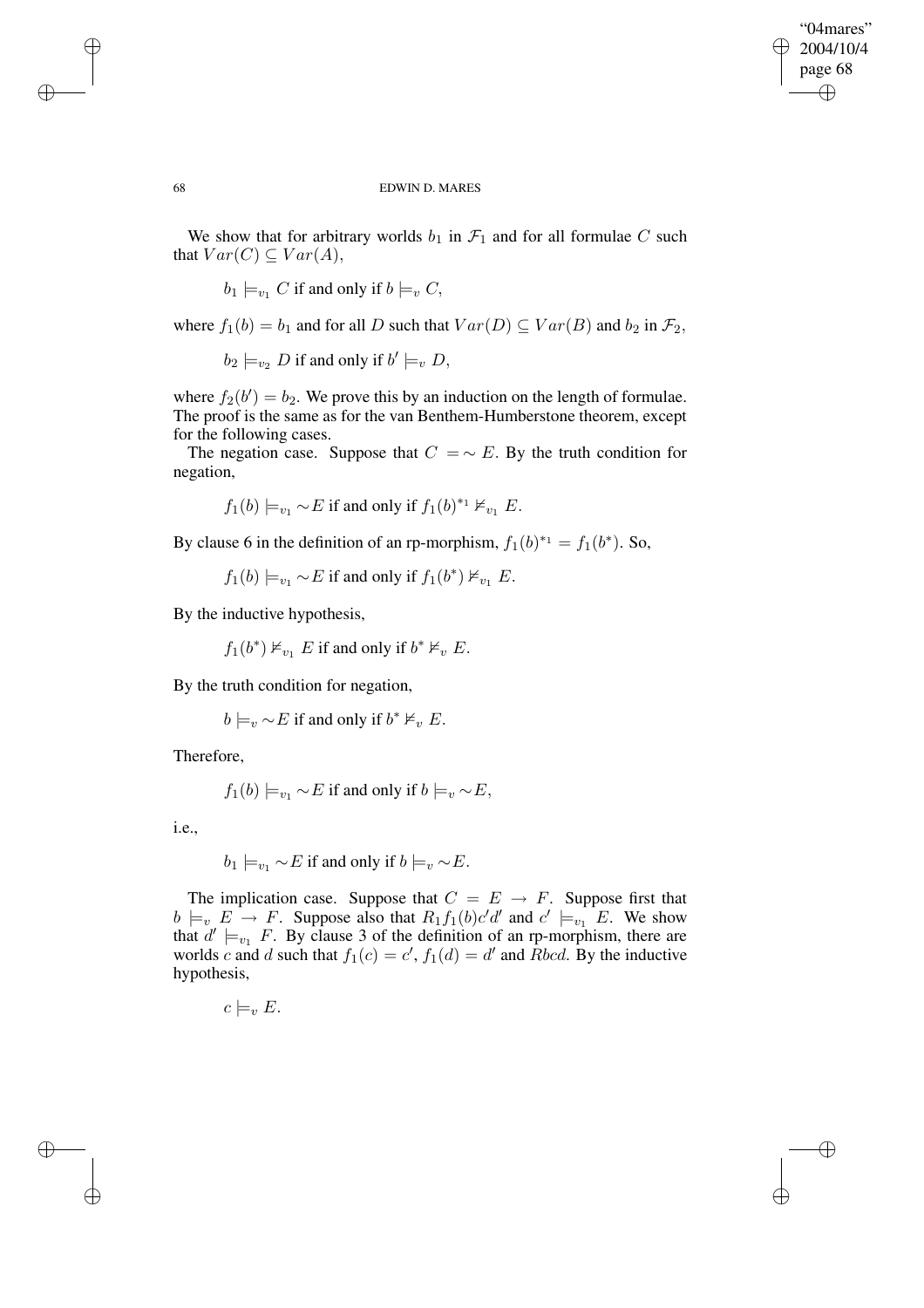✐

Thus, by the truth condition for implication and our assumption that  $a \models_{v}$  $E \rightarrow F$ .

 $d \models_{v} F$ .

✐

✐

✐

✐

So, by the inductive hypothesis

 $d' \models_{v_1} F$ ,

which is what we set out to prove.

Suppose now that  $b_1 \models_{v_1} D \to E$ . Also suppose that  $Rbcd$  and  $c \models_v E$ . We show that  $d \models_{v} F$ . By clause 2 of the definition of an rp-morphism,  $R_1f_1(b)f_1(c)f_1(d)$ . Moreover, by the inductive hypothesis,

 $f_1(c) \models_{v_1} E$ .

By our assumptions that  $b_1 = f_1(b)$  and  $b_1 \models_{v_1} D \rightarrow E$ , and by the truth condition for implication,

$$
f_1(d) \models_{v_1} F.
$$

Therefore, by the inductive hypothesis,

 $d \models_v F$ 

as required.

Thus, we have shown that for all C such that  $Var(C) \subseteq Var(A)$  and for all worlds  $b f_1(b) \models_{v_1} C$  if and only if  $b \models_v C$ . As before, the proof for B is similar. Now we assume that  $A$  and  $B$  are non-theorems of  $L$  and that they do not share any variables. Then, there is a frame  $\mathcal{F}_1 = \langle K_1, 0_1, R_1, M_1, *_1 \rangle$ , a model  $\mathcal{M}_1 = \langle K_1, 0_1, R_1, M_1, *_1, v_1 \rangle$ , and a world  $a_1$  in  $0_1$  such that  $a_1 \nvDash_{v_1} A$ . And there is a frame  $\mathcal{F}_2 = \langle K_2, 0_2, R_2, M_2, *_2 \rangle$ , a model  $M_2 = K_2, 0_2, R_2, M_2, *_2, v_2 >$ , and a world  $a_2$  in  $0_2$  such that  $a_2 \nvDash_{v_1}$ B. Since this class of models is closed under rp-morphic fusion, there is a frame  $\mathcal{F} = \langle K, 0, R, M, * \rangle$ , a world a, and functions  $f_1$  and  $f_2$  such that  $(\mathcal{F}, a)$  is an rp-morphic fusion of  $(\mathcal{F}_1, a_1)$  and  $(\mathcal{F}_1, a_2)$ . By clause 1 of the definition of an rp-morphism,  $a \in 0$ . We now construct a value assignment v on F such that  $v(p) = \{f_1(x) : x \models_{v_1} p\}$ , for all  $p \in Var(A)$ , and  $v(q) = \{f_2(x) : x \models_{v_2} q\}$ , for all  $q \in Var(B)$ . By the above proof,  $a \models_{v} A$  if and only if  $a_1 \models_{v_1} A$  and  $a \models_{v} B$  if and only if  $a_2 \models_{v_2} B$ . Thus,  $a \nvDash_{v} A$  and  $a \nvDash_{v} B$ . By the truth condition for disjunction,  $a \nvDash_{v} A \vee B$ .

Since L is characterised by this class of models,  $A \vee B$  is not a theorem of L, and this is what we set out to prove.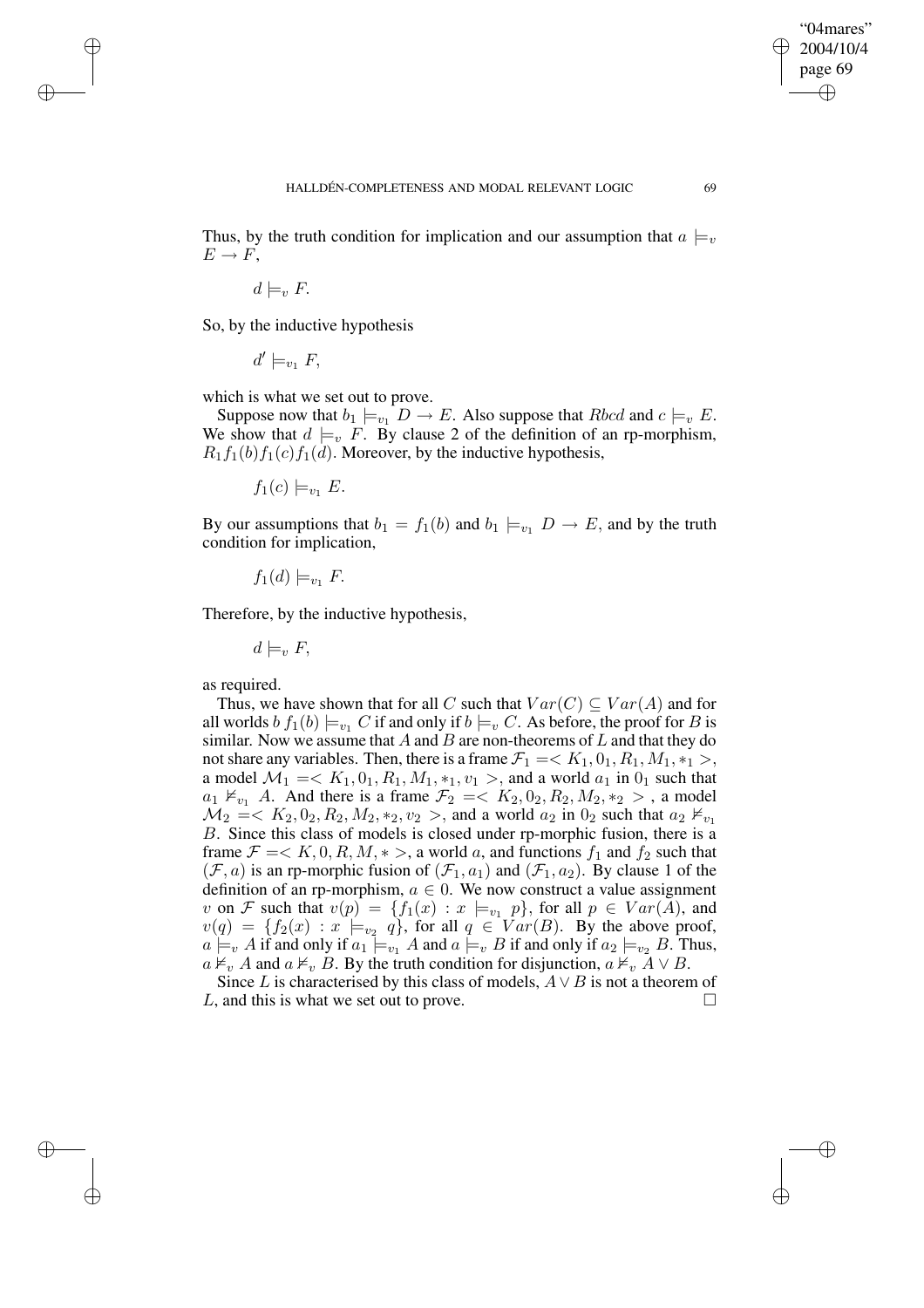#### 70 EDWIN D. MARES

"04mares" 2004/10/4 page 70

✐

✐

✐

✐

# 6. *Products of Routley-Meyer Models*

We now would like to know which logics are characterised by classes of frames closed under rp-morphic fusion. We do not give a full answer to this question, but we do show that RC and its Meyer-Fuhrmann extensions are among these logics. To prove that these logics are closed under rp-morphic fusion we use a construction due to Meyer [14] (which generalises Kripke's construction we saw above). The construction, as we apply it here, uses the following two definitions:

*Definition* 7: (Product of Routley-Meyer Frames) *Where*  $\mathcal{F}_1 = \langle K_1, 0_1, R_1, \rangle$  $M_1, *_1 >$  and  $\mathcal{F}_2 = \langle K_2, 0_2, R_2, M_2, *_2 >$  are modal Routley-Meyer *frames, their* product *is a structure*  $\mathcal{F} = \langle K, 0, R, M, * \rangle$  *such that* 

- $K = K_1 \times K_2$ ;
- $0 = 0_1 \times 0_2;$
- $R = \{((a_1, a_2), (b_1, b_2), (c_1, c_2)) : R_1a_1b_1c_1 \& R_2a_2b_2c_2\};$
- $M = \{((a_1, a_2), (b_1, b_2)) : M_1a_1b_1 \& M_2a_2b_2\};$
- for all  $(a_1, a_2) \in K$ ,  $(a_1, a_2)^* = (a_1^{*1}, a_2^{*2})$ .

*Definition* 8: (Complete Seriality) *A frame*  $\mathcal{F} = \langle K, 0, R, M, * \rangle$  *is* R*serial if and only if for all*  $a \in K$ *,*  $\exists x \exists y Raxy$ *. It is M-serial if and only for if all* a ∈ K*,* ∃xMax*. And it is completely serial if and only if it is both R-serial and M-serial.*

We need R-seriality for a reason similar to the reason why we need Mseriality. Suppose that  $A \rightarrow B$  fails to hold at a world a in a particular model. Also suppose that there is another model and a world  $a'$  such that there are no worlds b' and c' such that  $Ra'b'c'$ . Then, in the product of the two models, there are no worlds that are R-accessible from  $(a, a')$  and so all implicational formulae are true at that world.

*Lemma 9*: *Every class of completely serial frames closed under products is also closed under rp-morphic fusions.*

*Proof.* Suppose that X is a class of completely serial frames closed under products. Assume also that  $\mathcal{F}_1 = \langle K_1, 0_1, R_1, M_1, *_1 \rangle$  and  $\mathcal{F}_2 = \langle K_1, 0_1, R_1, M_1, *_1 \rangle$  $K_2$ ,  $0_2$ ,  $R_2$ ,  $M_2$ ,  $*_2$  are in X and so is their product  $\mathcal{F} = \langle K, 0, R, M, * \rangle$ . We set  $f_1: K \longrightarrow K_1$  and  $f_2: K \longrightarrow K_2$  to be such that  $f_1((a_1, a_2)) = a_1$ and  $f_2((a_1, a_2)) = a_2$ . It is easy to show that both of these functions are rp-morphisms.

✐

✐

✐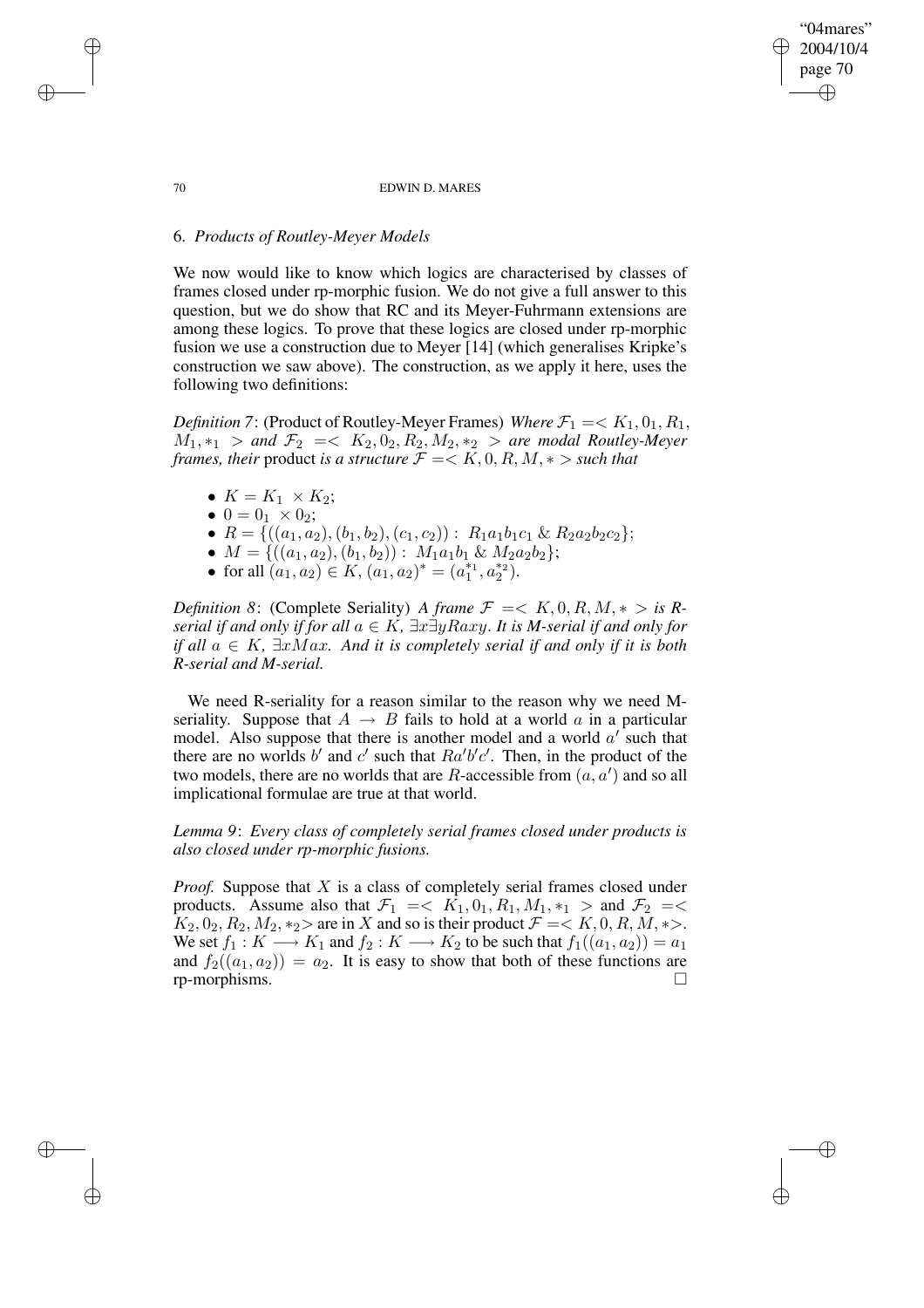# 7. *Canonical Models*

✐

✐

✐

✐

Lemma 9 above raises the issue of which systems of modal relevant logic are characterised by classes of completely serial frames and are closed under products. It is clear that all classes of models for systems which include the logic R are R-serial, since they satisfy the postulate that Raaa for all worlds a. In fact we will prove that we do not even need this postulate to show that a relevant logic is characterised by a class of R-serial frames.

What is surprising is that imposing  $M$ -seriality on the class of RC-frames does not make valid any additional formulae. This seems odd, since we are used to there being a link between M-seriality and the D scheme,  $\Box A \rightarrow$  $\Diamond A$ . As we have seen, however, the postulate correlated with D is stronger than M-seriality. The reason why we need a stronger condition is that the relationship between  $M$  and possibility is not the standard Kripkean relation. In our model theory, for any world a,  $a \models_v \Diamond A$  if and only if  $\exists x (Ma^*x \& x^* \models_v A).$ 

To see that RC is characterised by a class of completely serial frames, we will examine its canonical model. But, before we can define the canonical model we need a few other definitions. For a logic L, an *L-theory* is a set of formulae  $\Gamma$  such that, for any wff A if  $G_1, ..., G_n$  are all in  $\Gamma$  and  $\vdash_L$  $(G_1 \wedge ... \wedge G_n) \rightarrow A$ , then A is in  $\Gamma$  as well. A theory  $\Gamma$  is said to be *prime* if and only if for every disjunction  $A \vee B$  in  $\Gamma$ , at least one of A or B is in  $\Gamma$ . A theory Γ is called *regular* if and only if all the theorems of the logic are in Γ.

Where  $\Gamma$  is a set of formulae,  $\Box^{-1}\Gamma$  is the set of formulae A such that  $\Box A \in \Gamma$ .

The RC-canonical model is a structure  $\lt K, 0, R, M, *, v >$  such that

- $K$  is the set of prime theories of  $L$ ;
- 0 is the set of prime regular theories of  $L$ ;
- Rabc if and only if, for all formulae A and B, if  $A \rightarrow B \in \mathfrak{a}$  and  $A \in b$ , then  $B \in c$ ;
- Mab if and only if  $\square^{-1}a \subseteq b$ ;
- $v_L(p) = \{a \in K_L : p \in a\}.$

We will not go through the completeness proof for RC here. It is sketched in [4]. Rather, we need to point out that, given this definition, for all worlds  $a$ in the canonical model, there is a world  $c$  such that  $Racc$ . This is very easy to show, since we can merely let  $c$  be the set of all formulae. Similarly, if  $c$ is the set of formulae, then  $Mac$  for any index  $a$ . Thus, the canonical frame is completely serial. The upshot of this is that the class of completely serial RC-frames characterises RC.

Moreover, using Meyer's proof from [14], we can prove the following theorem:

*"04mares" 2004/10/4 page 71*

✐

✐

✐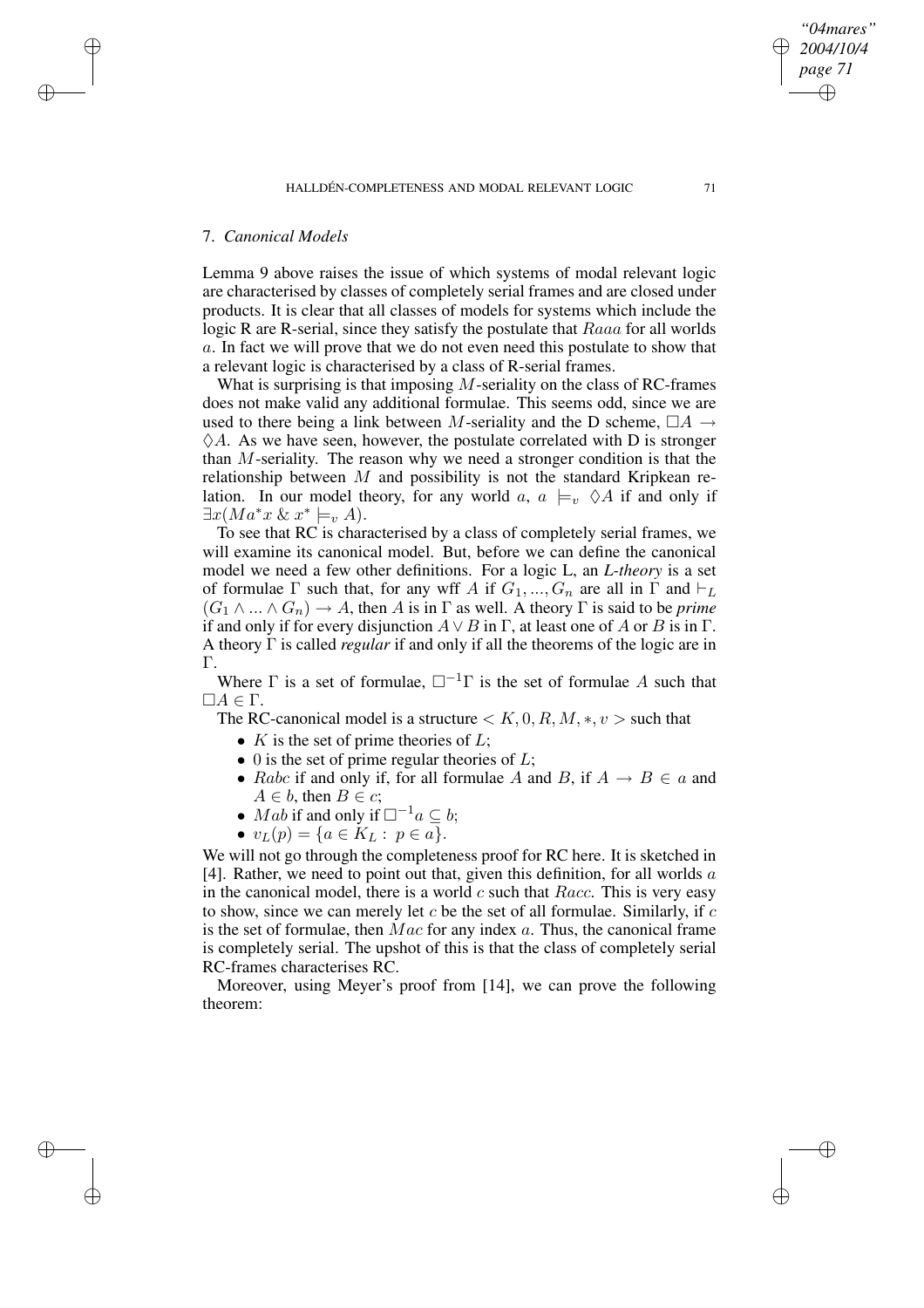## "04mares" 2004/10/4 page 72 ✐ ✐

✐

✐

#### 72 EDWIN D. MARES

*Lemma 10*: *The class of completely serial RC-frames is closed under products.*

This implies that RC is characterised by a class of completely serial frames closed under rp-morphic fusion. Hence,

## *Theorem 11*: *RC is Halldén-complete.*

The same proof goes through for all of the Meyer-Fuhrmann logics, hence we can say that

*Theorem 12*: *Every Meyer-Fuhrmann logic is Halldén-complete.*

We note that this theorem holds for  $RK$  ( $=R\text{C+N+}K$ ), even though it does not hold for its classical cousin K. In the next section, however, we will see that a very closely related relevant logic is not Halldén-complete.

# 8. *K*⊃

A scheme that is of particular interest in connection with Halldén-completeness, is the following:

 $\square(A \vee B) \rightarrow (\lozenge A \vee \square B)$  (K  $\supset$ )

It is called 'K⊃' because it is equivalent to the distribution of necessity over material implication. The addition of  $K$  to modal relevant logics is interesting for various reasons. First, when it is added to certain normal systems, such as RKD, RKT, RK4, RKT4, RKT45, we obtain systems that contain all of the theorems of their counterparts based on CPC (D, T, K4, ...) in the vocabulary that includes only necessity, negation, conjunction, propositional variables, and parentheses. Thus, these relevant logics can be seen as both subsystems and extensions of their classical counterparts (see [10]).

Another virtue of  $K$  is that adding it to the logics specified above allows these logics to be characterised by a fairly natural class of frames. To make valid K⊃, we add to the definition of our class of frames the postulate

 $Mab \Rightarrow \exists x (x \leq b \& Max \& Ma^*x^*)$ 

(see [13] and [10]). We can define a relation N such that  $Nab$  if and only if  $\overline{Mab}$  and  $\overline{Ma^*b^*}$ . Then we can prove that a world a satisfies  $\Box A$  if and only if every world that is Naccessible to a satisfies A and it satisfies  $\Diamond A$  if and only if some world N-accessible to  $\alpha$  satisfies  $A$ . In other words, N and the

✐

✐

✐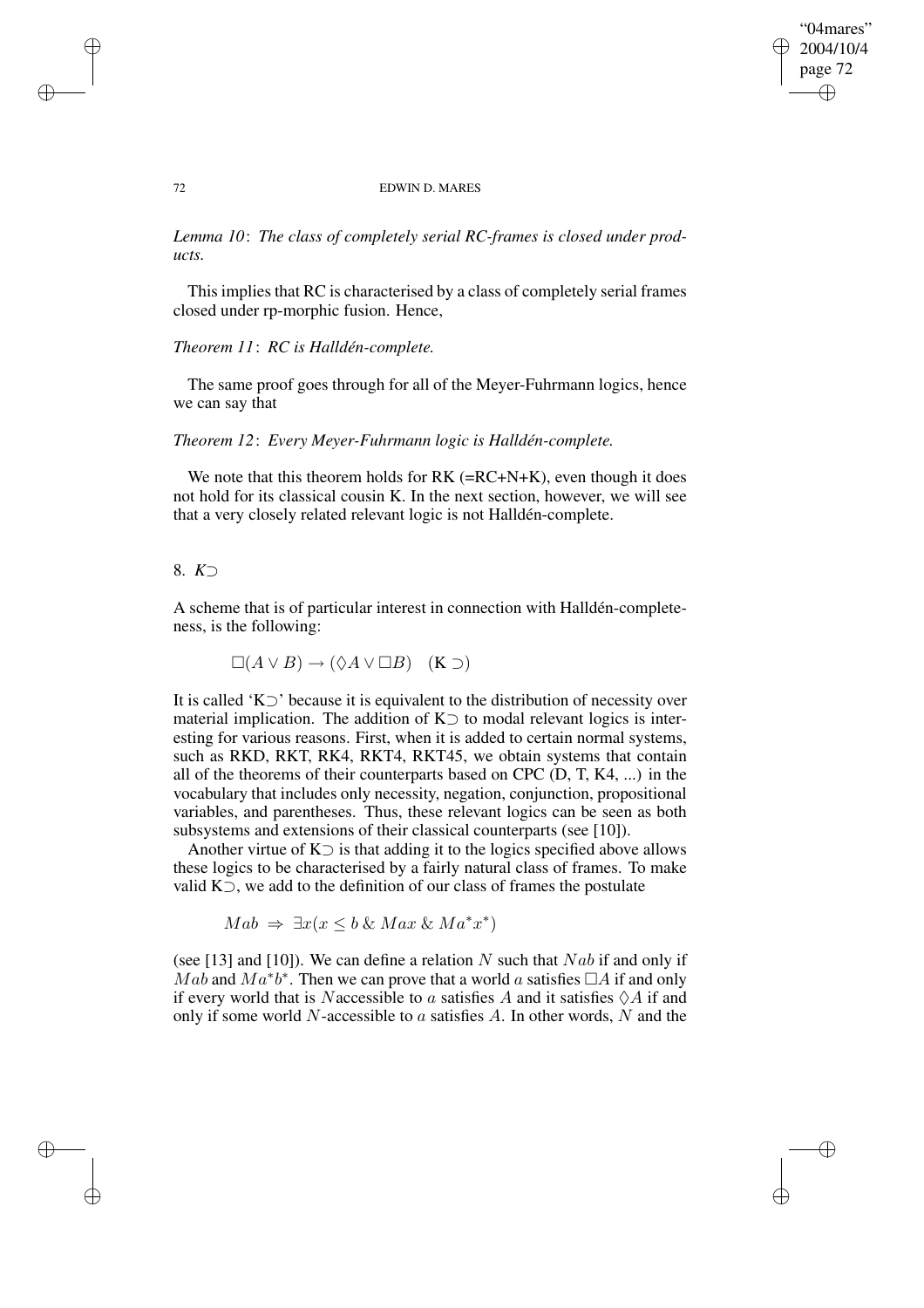modal operators have the same relationship as an accessibility relation in a Kripke model for a normal modal logic based on CPC.

In fact, we can make the definition of frames for modal relevant logics with K⊃ even more Kripkean. We alter the transmission principle to say that, if Mbc and  $a \leq b$ , then there is some world d such that  $d \leq c$  and *Mad* [12]. Then we can merely add the postulate that if Mab, then  $Ma^*b^*$ and we obtain a model theory in which we can derive the standard Kripkean truth condition for possibility, which makes  $K$  valid.

As we have said, the addition of K $\supset$  to RK (=RC+K+RN) yields a logic that contains exactly the theorems of the standard modal logic K in its necessity, negation, and conjunction fragment. Thus, like K,  $RK+K$  is not Halldén-complete. Unlike the logics that we have examined so far, the canonical model for  $RK+K$  is not M-serial. The definition of M in the canonical model for RK+K $\supset$  is *Mab* if and only if *both* (i)  $\Box^{-1}a \subseteq \Diamond^{-1}a$ *and* (ii)  $\Box^{-1}a \subseteq b$  [11]. There are many worlds in the canonical model for  $RK+K$  which are not connected to anything by M.

The addition of K⊃ to RC also creates a Halldén-incomplete logic.

# *Lemma 13*: *RC+K*⊃ *is not Halldén-complete.*

*Proof.* First we show that  $(\sim \Box p \lor \Diamond p) \lor \Box q$  is a theorem of RC+K $\supset$  and then we prove that neither ( $\sim \Box p \vee \Diamond p$ ) nor  $\Box q$  are theorems of it. Here is the proof that  $\vdash_{RC+K} (\sim \Box p \lor \Diamond p) \lor \Box q$ :

| 1. $p \rightarrow (p \vee q)$                            | Axiom 9             |
|----------------------------------------------------------|---------------------|
| 2. $\Box p \rightarrow \Box (p \vee q)$                  | 1, RM $\rightarrow$ |
| 3. $\Box(p \lor q) \rightarrow (\Diamond p \lor \Box q)$ | $K \supset$         |
| 4. $\Box p \rightarrow (\Diamond p \vee \Box q)$         | $2, 3$ , Axiom $2$  |
| 5. $\sim \Box p \vee (\Diamond p \vee \Box q)$           | $4$ , lemma $3$     |
| 6. $(\sim \Box p \vee \Diamond p) \vee \Box q$           | 5, associating      |

In systems with the axiom D, ( $\sim \Box p \lor \Diamond p$ ) is a theorem. But in RC+K⊃ it is not a theorem. This is easily shown. Take a one world frame (with  $a$  the only world) and make the modal accessibility relation be the empty relation. Then set Raaa. Clearly, this is an RC-frame that satisfies K⊃. Regardless of the value assignment used, ( $\sim \Box p \vee \Diamond p$ ) turns out false. Obviously,  $\Box q$ is not a theorem of RC+K⊃ either. To produce a counterexample, take a one world model again, set  $Maa$ , and make q false at a.

On the other hand,

✐

✐

✐

✐

*Theorem 14*: *If L is a logic constructed by adding (only) zero or more of the Meyer-Fuhrmann schemes to RC+K*⊃*+D, then L is Halldén-complete.*

"04mares" 2004/10/4 page 73

✐

✐

✐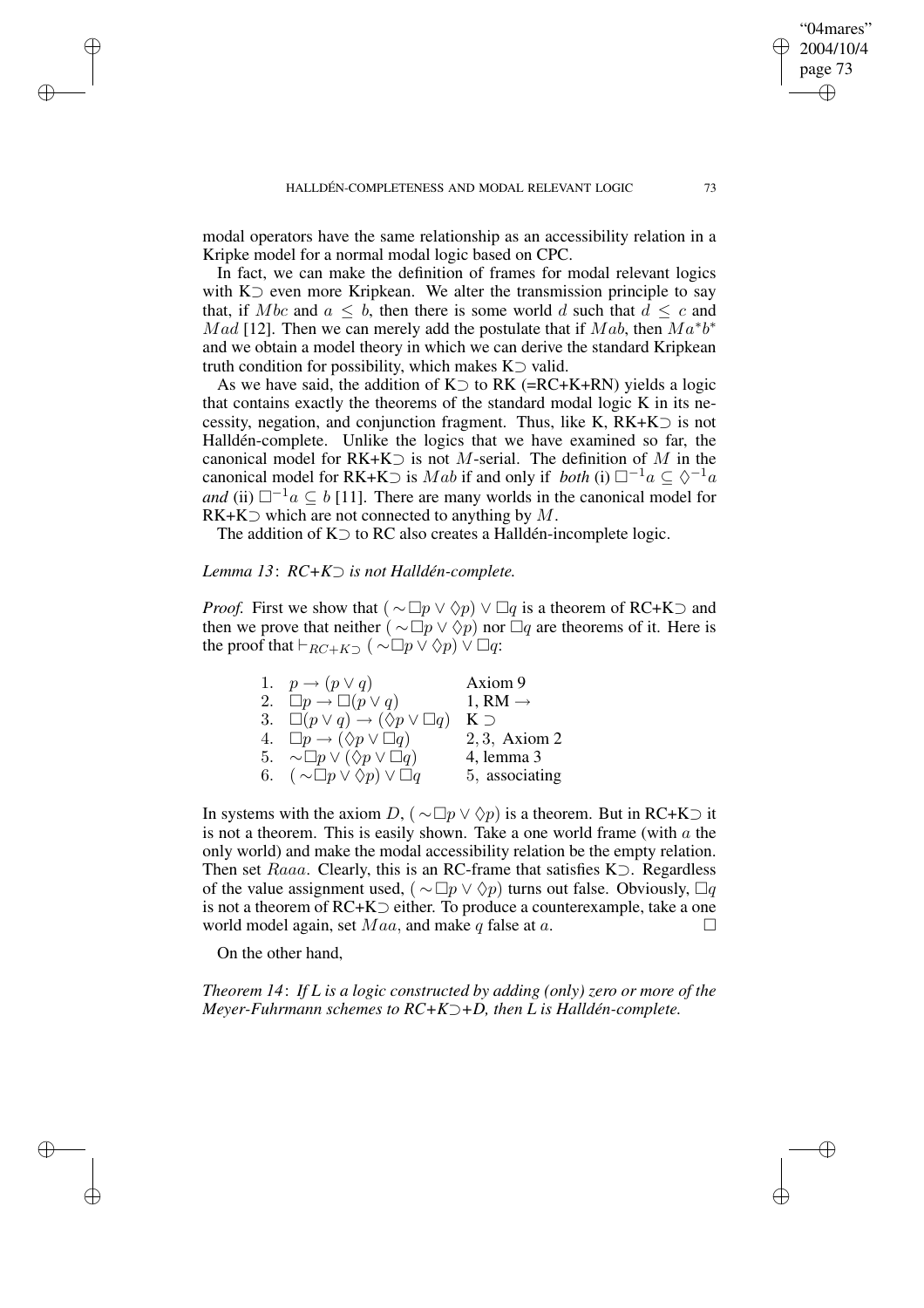✐

#### 74 EDWIN D. MARES

The proof of this theorem is easy. It is sufficient to show that the classes of models that characterise each of these logics is completely serial and is closed under products.

## 9. *Non-Normal Systems*

One of the many interesting facts about relevant logic is that there are fewer important differences between normal and non-normal systems of modal relevant logic than there are between normal and non-normal systems of modal logics based on CPC. Semantically, the simplest modal relevant logics are the regular but non-normal systems. This is in stark contrast to the systems based on CPC, for which normal systems usually have simpler semantics.

In terms of Halldén-completeness, there is also a large gap between normal and non-normal systems of classically-based modal logic. Many of the most important systems of non-normal modal logic contain *necessity gaps*. A logic L contains a necessity gap if and only if there is some number  $n$ such that L contains no theorems of the form  $\Box^n A$ , where ' $\Box^n$ ' stands for  $n$ -iterations of the necessity operator. Lemmon [9] has shown that for an important class of modal logics, any system in that class that contains a necessity gap is Halldén-incomplete.

To state Lemmon's theorem, we need two definitions. A logic L is ⊃ *regular* if and only if its class of theorems is closed under the rule:

$$
\frac{\vdash A \supset B}{\therefore \vdash \Box A \supset \Box B} (RM \supset)
$$

A logic is  $\Diamond$ -*safe* if and only if it does not contain as a theorem the formula  $\Diamond^n \sim (p \lor \sim p)$  for any number *n*. Here is Lemmon's theorem:

*Theorem 15*: (Lemmon) *If L is*  $a \supseteq$ *-regular* and  $\Diamond$ *-safe modal logic that contains all of CPC, and* L *contains a necessity gap, then* L *is Halldénincomplete.*

*Proof.* Suppose that L is a  $\supset$ -regular and  $\Diamond$ -safe modal logic that contains all of CPC, which has a necessity gap of level  $n$ . Then we have:

| 1. $\vdash_L (p \vee \sim p) \supset (q \vee \sim q)$                     | CPC -                    |
|---------------------------------------------------------------------------|--------------------------|
| 2. $\vdash_L \Box^n(p \lor \sim p) \supset \Box^n(q \lor \sim q)$         | 1, RM $\supset \times n$ |
| 3. $\vdash_L \sim \Box^n(p \lor \sim p) \lor \Box^n(q \lor \sim q)$       | 2, CPC                   |
| 4. $\vdash_L \Diamond^n \sim (p \lor \sim p) \lor \Box^n (q \lor \sim q)$ | 3, def $\Diamond$        |
| 5. $\nvDash_L \Diamond^n \sim (p \lor \sim p)$                            | $\Diamond$ -safety       |
| 6. $\mathbb{1}_L \square^n(q \vee \sim q)$                                | necessity gap            |
|                                                                           |                          |

✐

✐

✐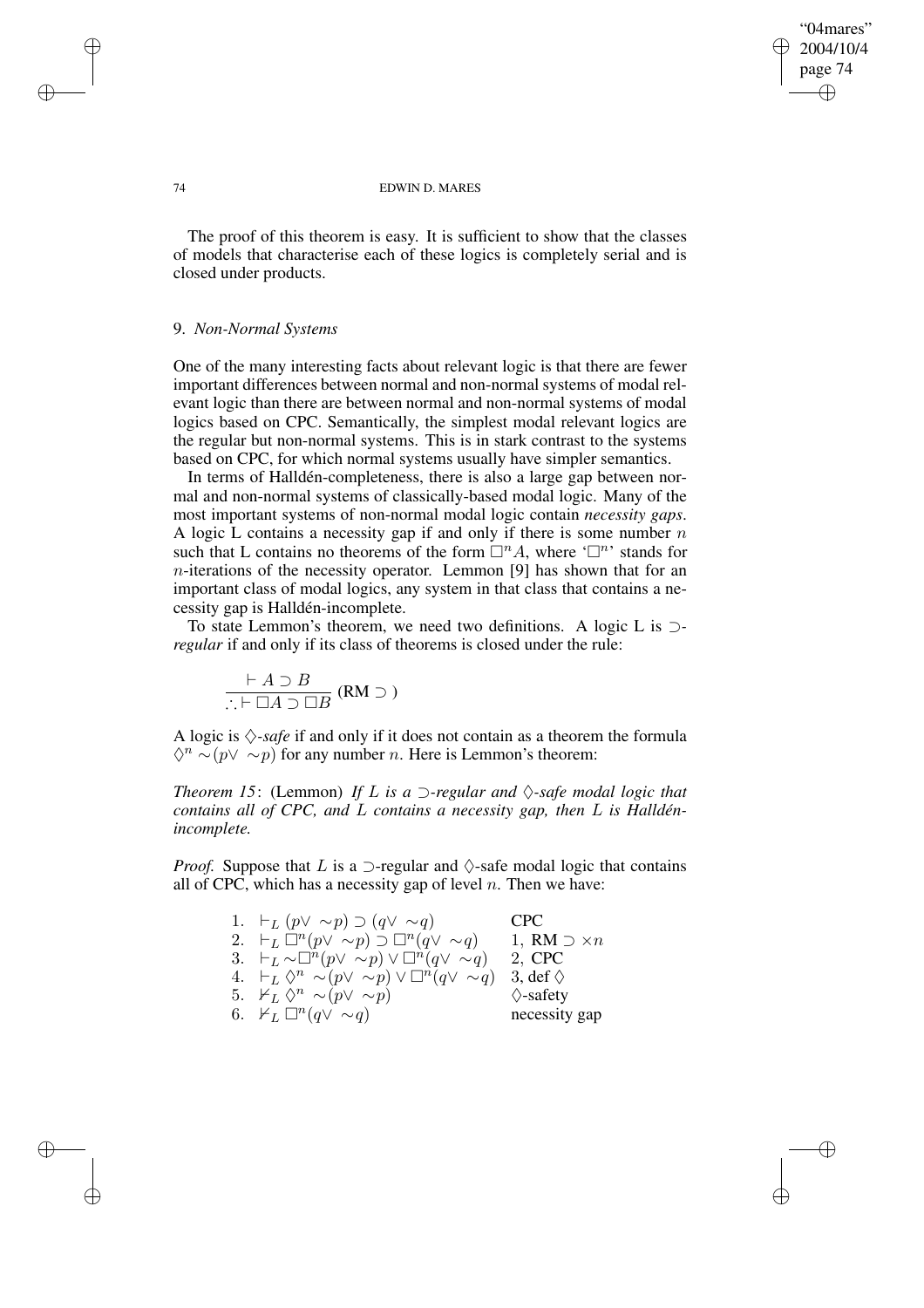#### HALLDÉN-COMPLETENESS AND MODAL RELEVANT LOGIC 75

Thus, L is Halldén-incomplete.

✐

✐

✐

✐

## *Theorem* 16: *RC contains no theorems of the form*  $\Box A$  *or*  $\Diamond A$ .

Here is a sketch of a proof of this theorem. We set up an alternative semantics for RC – a neighbourhood semantics in the sense of [16]. A neighbourhood frame for RC is a structure  $\lt K, 0, R, N, * >$ , where  $\lt K, 0, R, * >$  is an R-frame and  $N$  is a relation between worlds and sets of worlds such that (1) if  $a \leq b$  and  $NbX$ , then  $NaX$ , (2) if  $NaX$  and  $NaY$ , then  $Na(X \cap Y)$ , and (3) if  $NaX$  and  $X \subseteq Y$ , then  $NaY$ . The truth condition for necessity is changed such that  $a \models_v \Box A$  if and only if  $Na|A|_v$ , where  $|A|_v$  is the set of worlds in K that satisfy A according to v. Proving soundness of RC over this semantics is quite easy. Proving completeness is not necessary. Now, let us take an arbitrary R-frame and add a relation  $N$  such that  $N$  is empty. This frame is a neighbourhood frame for RC and no formulae of the form  $\Box A$  are valid on it. Thus, by soundness, no necessities are theorems of RC, which is what we set out to prove.

To show that  $\Diamond A$  is not a theorem of RC, we use the same model theory, but consider instead the frame in which every world is  $N$ -related to every subset of K including the empty set. Thus, at every world  $\Box \sim A$  is true (for every valuation). By the truth condition for negation and the definition of  $\diamondsuit$ ,  $\Diamond A$  fails to obtain at any world. By soundness, therefore, no possibilities are theorems of RC. Thus, RC is  $\Diamond$ -safe.

RC avoids Lemmon's theorem because it is not ⊃-regular. We saw above that K⊃ is desirable because adding it to logics allows them to be characterised by a more intuitive semantics and, in certain cases, adding it allows the logic to capture all the theorems of the corresponding system based on CPC. Adding K⊃ to a normal modal logic makes it ⊃-regular, but this is a side effect, not a result that is desired in and of itself by relevant logicians.

> Philosophy Victoria University of Wellington P.O. Box 600 Wellington, New Zealand E-mail: Edwin.Mares@vuw.ac.nz

## **REFERENCES**

- [1] A.R. Anderson and N.D. Belnap, *Entailment*, Volume I, Princeton: Princeton University Press, 1975.
- [2] A.R. Anderson, N.D. Belnap, and J.M. Dunn, *Entailment*, Volume II, Princeton: Princeton University Press, 1992.

"04mares" 2004/10/4 page 75

✐

✐

✐